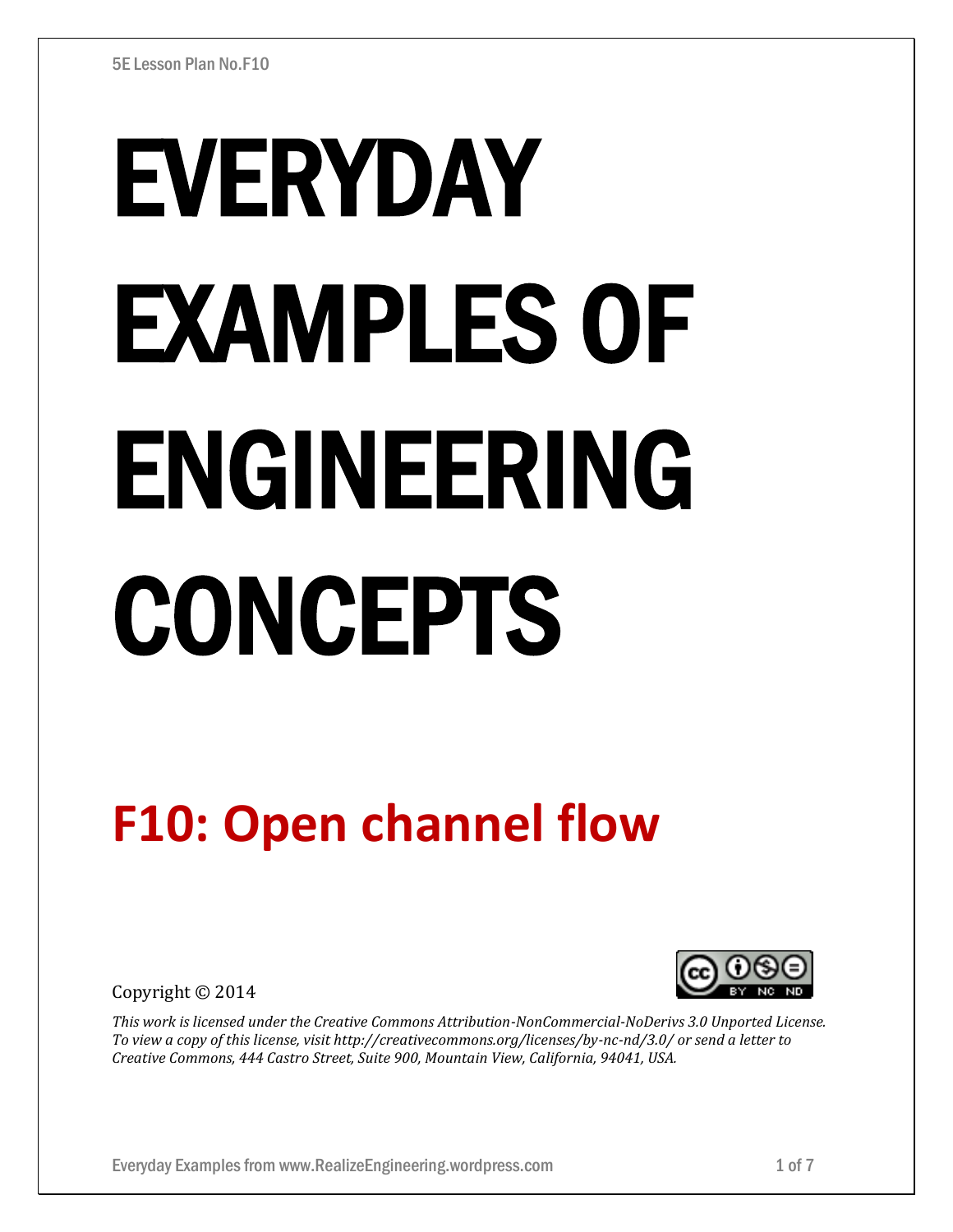*This is an extract from 'Real Life Examples in Fluid Mechanics: Lesson plans and solutions' edited by Eann A. Patterson, first published in 2011 (ISBN:978-0-9842142-3-5) which can be obtained on-line at www.engineeringexamples.org and contains suggested exemplars within lesson plans for Sophomore Fluids Courses. They were prepared as part of the NSF-supported project (#0431756) entitled: "Enhancing Diversity in the Undergraduate Mechanical Engineering Population through Curriculum Change".* 

# **INTRODUCTION**

 $\overline{a}$ 

(from *'Real Life Examples in Fluid Mechanics: Lesson plans and solutions'*)

These notes are designed to enhance the teaching of a sophomore level course in fluid mechanics, increase the accessibility of the principles, and raise the appeal of the subject to students from diverse backgrounds. The notes have been prepared as skeletal lesson plans using the principle of the 5Es: Engage, Explore, Explain, Elaborate and Evaluate. The 5E outline is not original and was developed by the Biological Sciences Curriculum Study<sup>1</sup> in the 1980s from work by Atkin & Karplus<sup>2</sup> in 1962. Today this approach is considered to form part of the constructivist learning theory<sup>3</sup>.

These notes are intended to be used by instructors and are written in a style that addresses the instructor, however this is not intended to exclude students who should find the notes and examples interesting, stimulating and hopefully illuminating, particularly when their instructor is not utilizing them. In the interest of brevity and clarity of presentation, standard derivations, common tables/charts, and definitions are not included since these are readily available in textbooks which these notes are not intended to replace but rather to supplement and enhance. Similarly, it is anticipated that these lesson plans can be used to generate lectures/lessons that supplement those covering the fundamentals of each topic.

It is assumed that students have acquired a knowledge and understanding the following topics: first and second law of thermodynamics, Newton's laws, free-body diagrams, and stresses in pressure vessels.

This is the fourth in a series of such notes. The others are entitled 'Real Life Examples in Mechanics of Solids', 'Real Life Examples in Dynamics' and 'Real Life Examples in Thermodynamics'. They are available on-line at www.engineeringexamples.org.

Eann A. Patterson *A.A. Griffith Chair of Structural Materials and Mechanics School of Engineering, University of Liverpool, Liverpool, UK & Royal Society Wolfson Research Merit Award Recipient*

<sup>1</sup> Engleman, Laura (ed.), *The BSCS Story: A History of the Biological Sciences Curriculum Study*. Colorado Springs: BSCS, 2001.

<sup>2</sup> Atkin, J. M. and Karplus, R. (1962). Discovery or invention? *Science Teacher* 29(5): 45.

<sup>3</sup> e.g. Trowbridge, L.W., and Bybee, R.W., *Becoming a secondary school science teacher*. Merrill Pub. Co. Inc., 1990.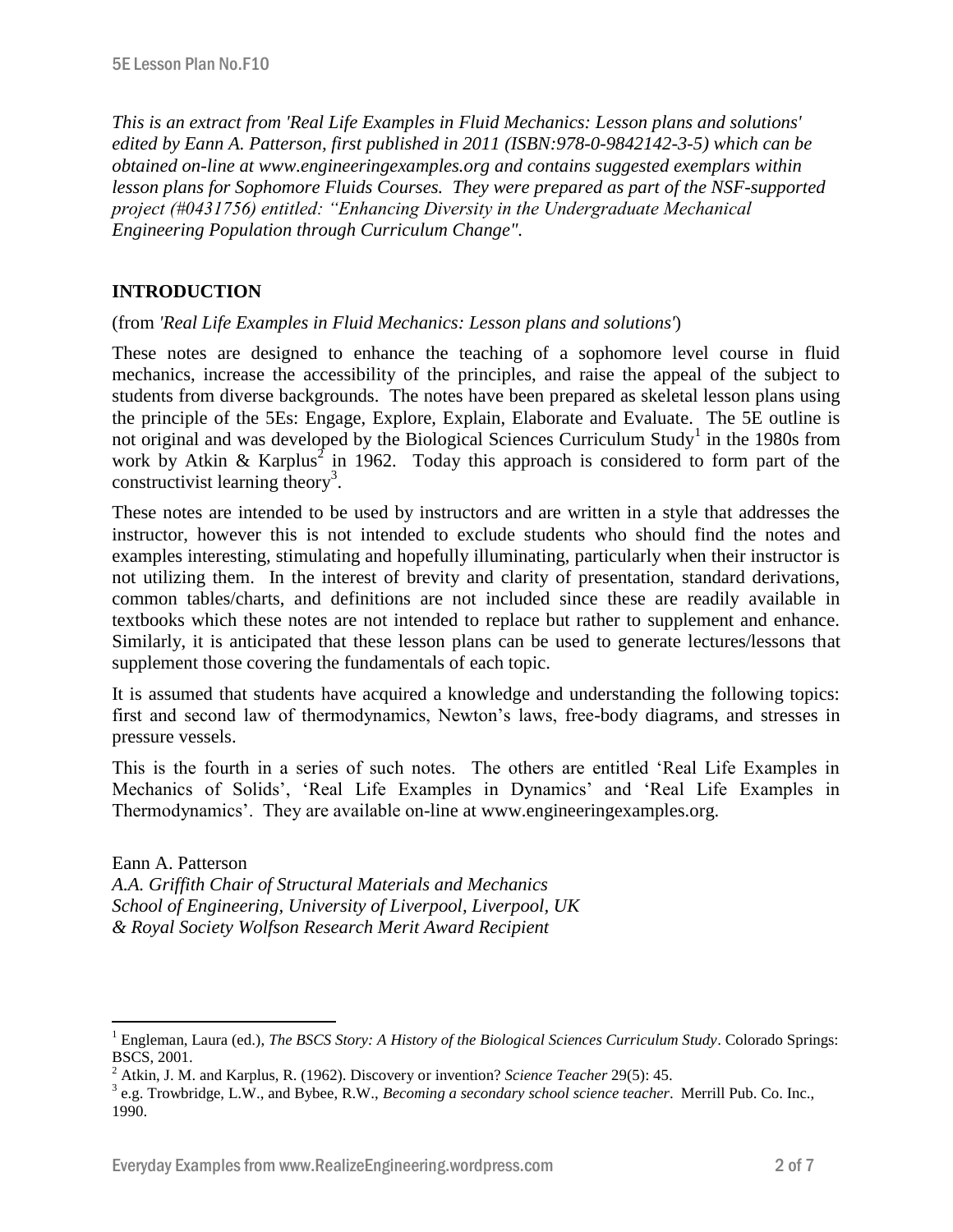# **FLOW**

#### 10. Topic**: Flow in open channels**

## **Engage:**

Show a video clip of the ultimate waterslide by searching on YouTube<sup>[4](http://www.youtube.com/watch?v=1WlRcXIO5ik)</sup> for '*Barclay card advertwaterslide 2008 [HQ]*'. Ask students, working in pairs, to identify the two essential differences between open channel flow and flow in a pipe.

# **Explore:**

Invite a couple of pairs to present their conclusions. Discuss the obvious one that the presence of the free surface and highlight the perhaps less obvious one that the flow is driven by gravity. It cannot be driven by a pressure difference (e.g. from pump) because of the negligible inertial and viscous effects of the atmosphere above the liquid.<sup>5</sup>

The free surface of the fluid in the channel allows waves to exist and the Froude number characterizes their motion. For instance when a stone is thrown into a slow flowing canal the resultant waves ripple out more or less equally in all directions, including upstream. This is termed sub-critical flow for which

flow velocity,  $v <$  wave velocity,  $c$ . However, when a stone is thrown into a fast flow river, waves only propagate downstream because  $v>c$  and the flow is termed supercritical. The ratio of the flow and wave speed is the Froude number

$$
Fr = \frac{v}{\left(gy\right)^2} = \frac{v}{c}
$$

where *y* is the mean depth and *g* is gravitational acceleration.

The behavior of subcritical (Fr<1), critical (Fr=1), and supercritical (Fr>1) flow can be very different.

We have probably all thrown a stone in a river but there is videoclip of '*Yosemite National Park*  water ripples in slow motion', which can be found by searching on Youtube<sup>6</sup> using the title.

 $\overline{a}$ 



<sup>4</sup> [www.youtube.com/watch?v=1WlRcXIO5ik](http://www.youtube.com/watch?v=1WlRcXIO5ik)

 $5 \frac{\text{www. flickr.com/photos/58017169@N06/5360523177/in/photostream/}}{8 \text{www. flickr.com/photos/58017169@N06/5360523177/in/photostream/}}$ 

<sup>6</sup> [www.youtube.com/watch?v=T0tGXxF15-I](http://www.youtube.com/watch?v=T0tGXxF15-I)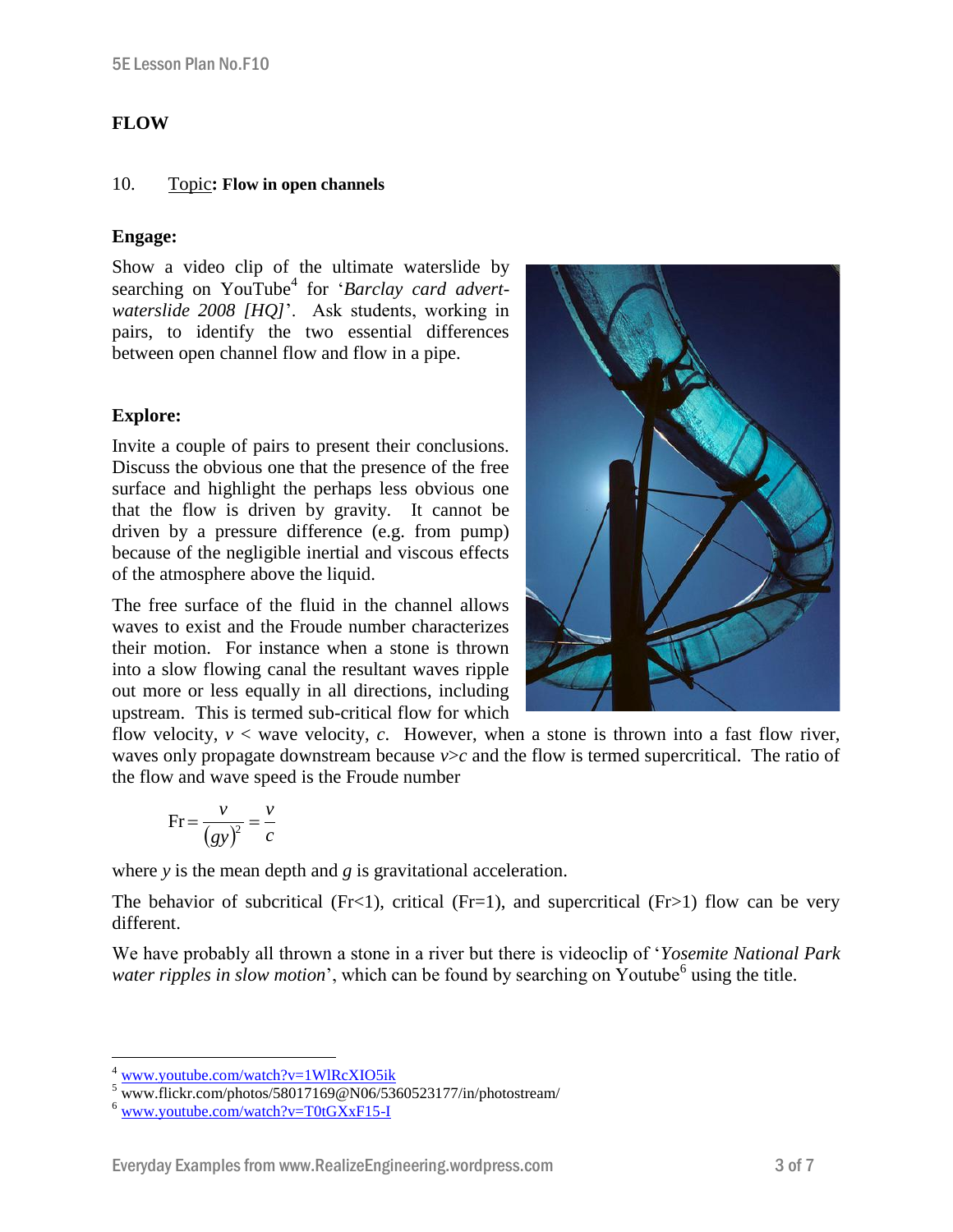### **Explain:**

Explain the flow down a water slide. For uniform flow in the slide the gravitational forces would have to equal the frictional and viscous forces associated with the walls of the slide that are dependent on the wall shear stress,  $\tau_W$ , which is proportional to  $\rho v^2$ , roughness, and Reynolds number. Reynolds number for open channel flow is defined as

$$
\text{Re} = \frac{\rho v R_h}{\mu}
$$

where  $R_h$  is the hydraulic radius of the channel, defined as the ratio of the cross-sectional area of the flow to the wetted perimeter. Generally, open channel flow is laminar when  $Re < 500$  and turbulent when  $Re > 12,500$ .

At the entrance to the water slide when the velocity is low, the frictional forces will be smaller and the fluid will accelerate under the larger gravitational force until a terminal velocity is reached when the gravitational and frictional forces are equal.



The requirement of continuity in a slide of constant cross-section implies that the depth of water must decrease as the velocity increases. Thus the entry to the slide is characterized by varied flow (changing depth and velocity) prior to the uniform flow region. In the uniform flow region, applying the momentum equation we have

$$
F_1 - F_2 + \rho g A L \sin \alpha - \tau_w PL = 0
$$

where  $F_1$  and  $F_2$  are the hydrostatic forces acting on the end planes of the section ABCD, and *P* is the wetted perimeter. If the velocity is constant, then based on continuity so is the depth and assuming the pressure is given by  $\rho gz$  where *z* is depth below the surface, so the mean pressure on AB and CD is  $\rho gz/2$ , and hence

$$
F_1 = F_2 = \frac{\rho g y A}{2}
$$

and for small slopes ( $\alpha = \sin \alpha$ ) the momentum equation reduces to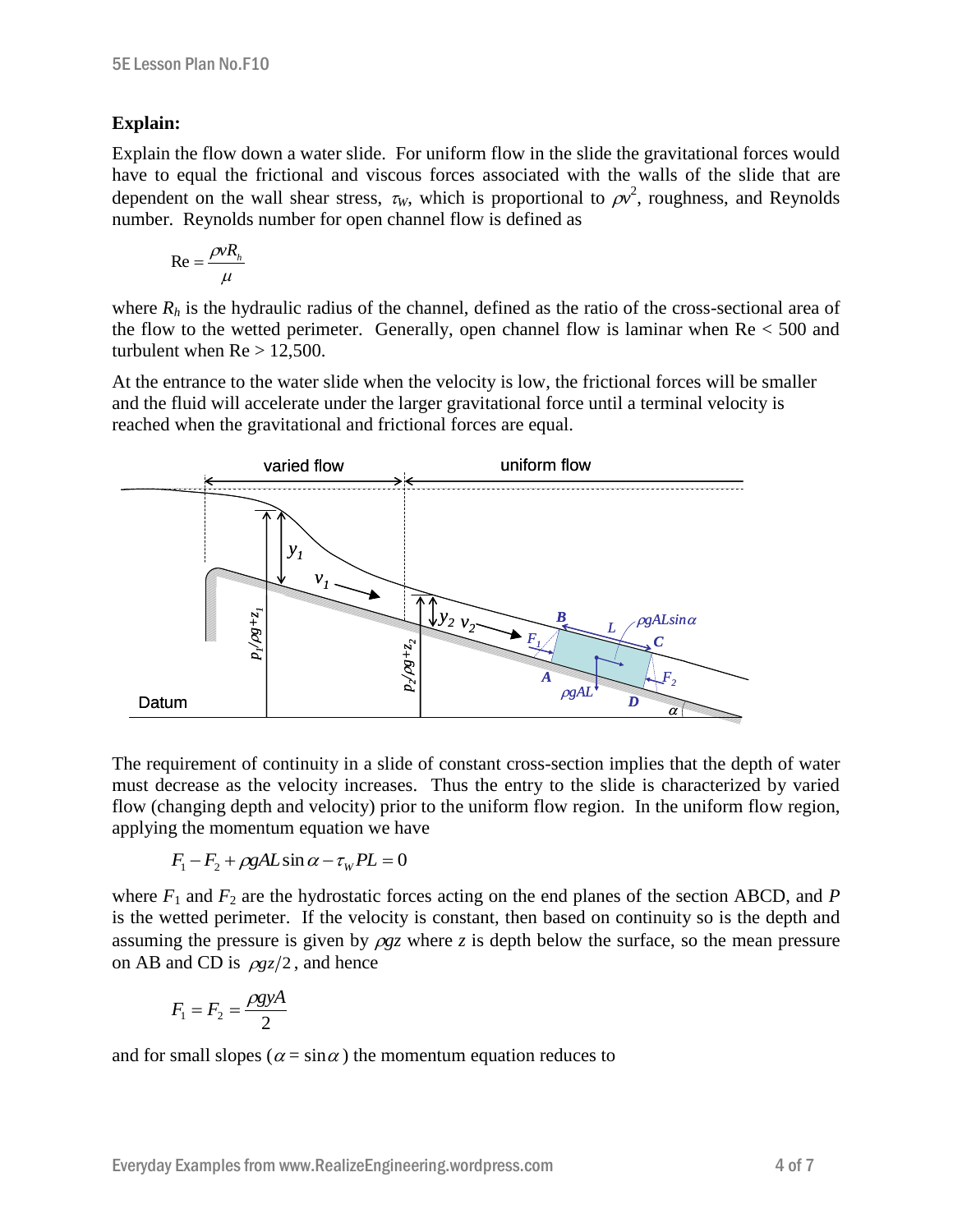$$
\rho g \alpha = \tau_w \frac{P}{A} = \frac{\tau_w}{m}
$$

where  $m = A/P$ ) is known as the mean hydraulic depth. By definition, the friction factor,

$$
f = \frac{\tau_w}{\frac{1}{2}\rho v^2}
$$

so *m*  $gg \alpha = \frac{f \rho v}{g}$ 2  $\rho g \alpha = \frac{f \rho v^2}{2}$  and  $v = \sqrt{\frac{2g}{m}} m \alpha = C \sqrt{m \alpha}$ *f*  $v = \sqrt{\frac{2g}{\hat{g}}} m\alpha =$ 

where *C* is known as the Chezy coefficient (after Antoine Chezy (1718-1798) and is dependent on the friction factor. A civil engineer, Robert Manning (1816-1897) found that the coefficient was also dependent on the hydraulic mean depth so he proposed the empirical relationship

$$
C=Mm^{\frac{1}{6}}
$$

where *M* is known as the Manning constant. Note that in some US texts the Manning constant is defined as  $n = M^{-1}$  and that *M* has basic units of  $[L^{3}T^{-1}]$  so it important to take care when using it. Note that  $M=1.486/n$  where the units on left side are  $[m^{1/3} s^{-1}]$  and on the right, feet and seconds.

Now, applying this analysis to a water slide with an approximately rectangular cross-section of width, 0.4m in which we wish to maintain a maximum water depth of 2cm. For plastic pipe, *n*   $=0.01^7$  and

Flow cross-section area  $=$  width  $\times$  depth  $= 0.4 \times 0.002 = 0.0008$ m<sup>2</sup> Wetted perimeter  $= \text{width} + (2 \times \text{depth}) = 0.4 + 0.004 = 0.404 \text{m}$ And, mean hydraulic depth,  $m = \frac{A}{R} = \frac{0.0000}{0.00198} = 0.00198$ 0.404  $=\frac{A}{B}=\frac{0.0008}{0.0008}=$ *P*  $m = \frac{A}{R} = \frac{0.0008}{0.00198} = 0.00198m$ 

Now combining the Chezy and Manning equations to give

 $\nu = n^{-1} m^{2/3} \alpha^{1/2}$  $Q = Av = An^{-1}m^{\frac{2}{3}}\alpha^{\frac{1}{2}} \equiv AMm^{\frac{2}{3}}\alpha^{\frac{1}{2}}$ 

So

 $\overline{a}$ 

And assuming an angle of slope for the slide of about 20 degrees ( $\alpha \approx 0.35$  rads), then

 $Q = AMm^{3/2}\alpha^{1/2} = 0.0008 \times 148.6 \times 0.00198^{2/3} \times 0.35^{1/2} = 1.1 \times 10^{-3}$  or about 66 liters/min.

Finally, it is possible to generate discontinuities in open channel flow with or without a change in the channel geometry. A hydraulic jump involves a change in depth from  $y_1$  to  $y_2$  such that

$$
\frac{y_2}{y_1} = \frac{1}{2} \left( -1 + \sqrt{1 + 8Fr_1^2} \right) \text{ for } \frac{y_2}{y_1} \ge 1 \text{ and } Fr_1 \ge 1.
$$

<sup>&</sup>lt;sup>7</sup> [www.engineeringtoolbox.com/mannings-roughness-d\\_799.html](http://www.engineeringtoolbox.com/mannings-roughness-d_799.html)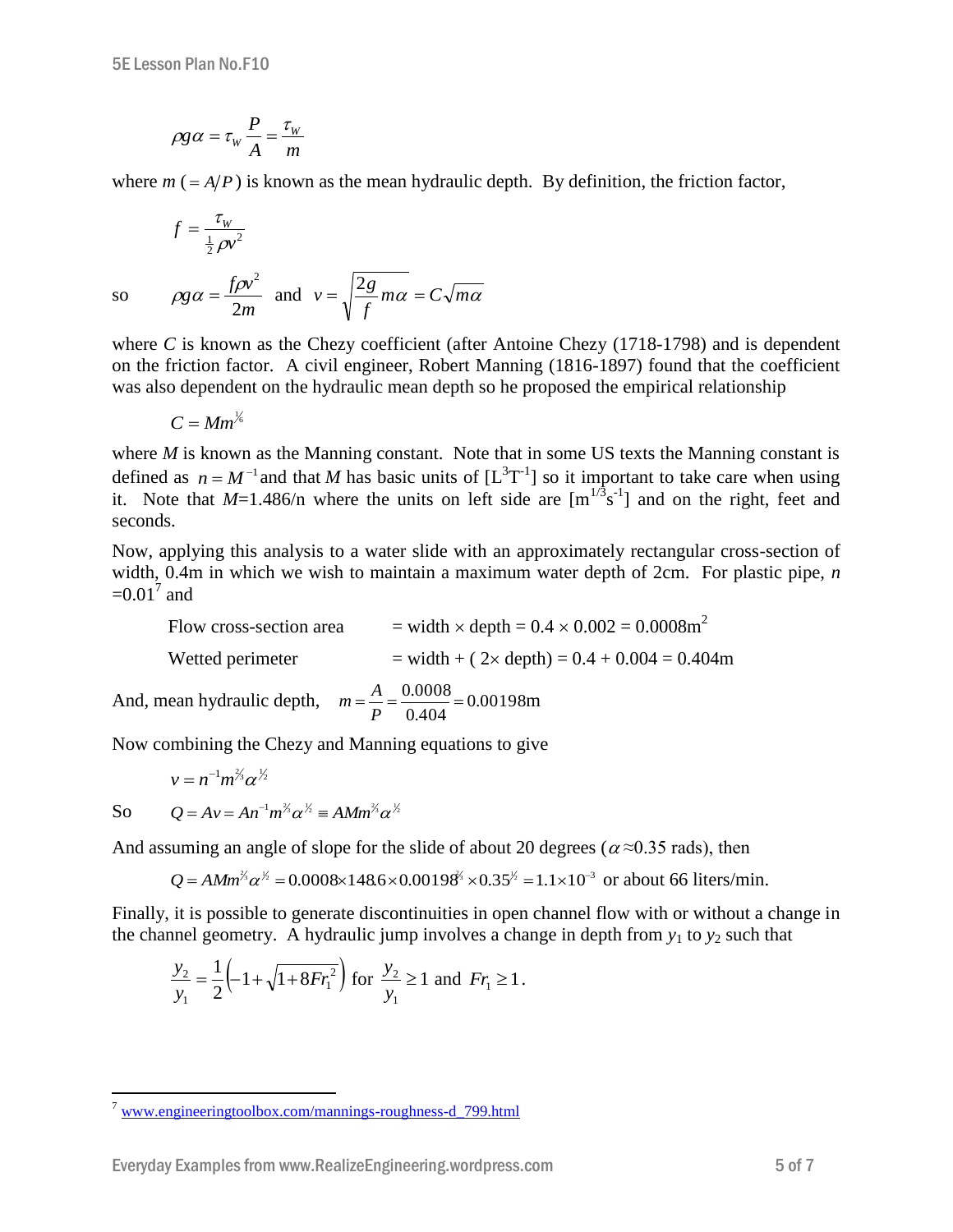You can show a video of this occurring without a change in channel geometry by searching in YouTube for 'Water Engineering II S1 - Hydraulic Jump Practical<sup>,8</sup> or with a geometry change by searching in YouTube for '*Hydraulic jump over weir*<sup>59</sup>.

# **Evaluate:**

Invite the students to attempt the following examples:

### *Example 10.1*

During a rain storm water flows along the edge of road. The cross-section of the flow forms a triangle with a base of length 100mm on the surface and base to apex depth of 15mm. If the road is concrete with a gradient of 1 in 25 in the direction of the flow (and traffic), calculate the discharge rate along the curbside gutter.



#### Solution:

| Cross-section area of flow,                                                                                                                                         | $A = \frac{1}{2}bh = \frac{0.10 \times 0.015}{2} = 7.5 \times 10^{-4} \text{ m}^3$ |
|---------------------------------------------------------------------------------------------------------------------------------------------------------------------|------------------------------------------------------------------------------------|
| Wetted perimeter,                                                                                                                                                   | $P = (21.2 + 80.2) \times 10^{-3} = 0.101$ m                                       |
| So the Mean hydraulic depth,                                                                                                                                        | $m = \frac{A}{P} = \frac{7.5 \times 10^{-4}}{0.101} = 7.4 \times 10^{-3}$ m        |
| Manning Constant for finished concrete, $n = 0.012^{10}$ so M = 1.486/0.012=124                                                                                     |                                                                                    |
| Flowrate, $Q = AMm^{3/2} \alpha^{1/2} = 7.5 \times 10^{-4} \times 124 \times 0.0074^{3/2} \times (\tan^{-1} 1/25)^{1/2} = 7.06 \times 10^{-4} \text{ m}^3/\text{s}$ |                                                                                    |
| Or 43 liters/min or 650 gallons/hour.                                                                                                                               |                                                                                    |

### *Example 10.2*

 $\overline{a}$ 

A drainage ditch for a local sports field consists of an excavated earth channel with a gravel lining, which gives a Manning constant, M=40. After some time the channel becomes weedy and the Manning constant is reduced to,  $M=33$ . If the ditch is semi-circular in cross-section with a diameter of 1.2m and on a gradient of 1 in 20, calculate the reduction in flowrate caused by the weeds when it is full.

<sup>8</sup> [www.youtube.com/watch?v=kM2XAsS4RVo](http://www.youtube.com/watch?v=kM2XAsS4RVo)

<sup>9</sup> [www.youtube.com/watch?v=cRnIsqSTX7Q](http://www.youtube.com/watch?v=cRnIsqSTX7Q)

<sup>&</sup>lt;sup>10</sup> [www.engineeringtoolbox.com/mannings-roughness-d\\_799.html](http://www.engineeringtoolbox.com/mannings-roughness-d_799.html)